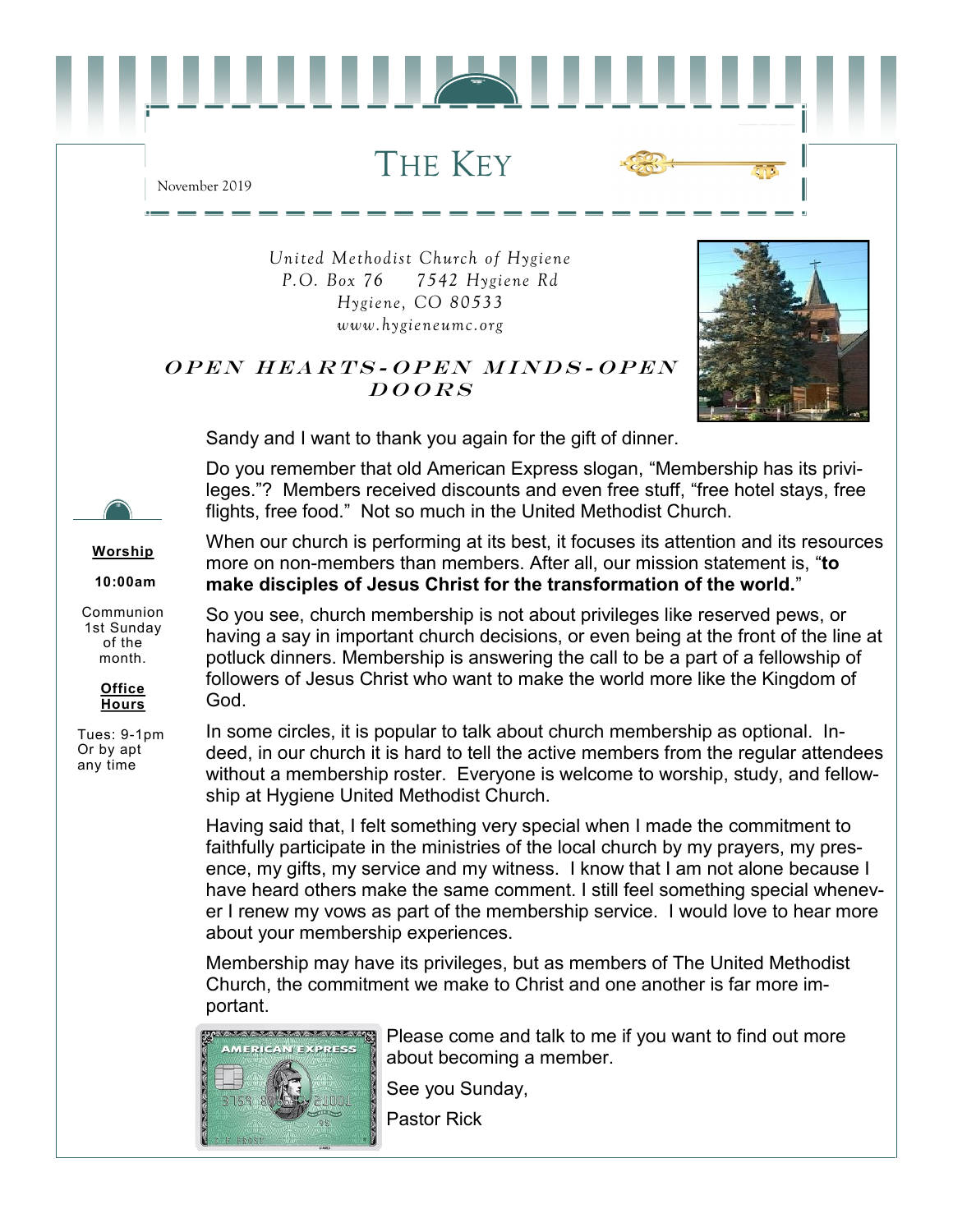#### **Church Organization**

| <u> Ad Board:</u>                                                                                                                | <u> Missions:</u>                                                                                   |
|----------------------------------------------------------------------------------------------------------------------------------|-----------------------------------------------------------------------------------------------------|
| Everyone!                                                                                                                        | Janis Johnson                                                                                       |
| <b>Vicky Andrew-</b>                                                                                                             | Debbie Puzo                                                                                         |
| Chair                                                                                                                            | Andy Ernst                                                                                          |
| Trustees:<br>Andy Ernst-Chair<br><b>Leroy Andrew</b><br>Jerry Burneson<br>Sarah Young<br>Dave Puzo<br>Jim Young<br>Janis Johnson | Memorials:<br>Vicky Andrew<br>Sandy Long<br>Janis Johnson<br><u>Worship</u><br>Sarah Young<br>Choir |
| SPR:                                                                                                                             | Communication                                                                                       |
| Jim Young-Chair                                                                                                                  | <b>Terri Goon</b>                                                                                   |

Andy Ernst Dave Puzo Don Warsavage Vicky Andrew Terri Goon Sarah Young Logan Sacoman Andy Ernst

Finance:

Pastor Stewart

Terri Goon-Chair Barbara Burneson Andy Ernst Debbie Puzo Sandy Long Alice Johnstone

## **From your Lay Leader**

On Saturday morning on Longmont's Main street there was a great Halloween parade that was so much fun to watch. The kids and the grown kids had a great time.

Many different costumes from the littlest to the oldest. I volunteered to



hand out candy treats for the Longmont Community Theater. Most of the kids were ready saying "trick or treat" and 98% remembered to say " thank you". One little girl about 4 or 5 years old came back after leaving with her treats to wish me a happy Halloween and then smiled and stated that she was gonna share her treasures with an older brother who didn't want to come because he was too old to trick or treat. And away she went to catch up with the other kids in her group.

The energy of all the kids made me stop and wonder who each of those kids will become. They are the future doctors, scientists, police and firefighters. Many will have many challenges in their lives for sure. Anyway they made my day a bit brighter as I hope I did with a small piece of sweet candy.

If any of those kids become dentists they might not look on my acts of the sweet stuff as a very good thing. I hope they remember to brush their teeth without being reminded by the grown ups.

Andy



To the right is the list of people on all of our church committees. Each year there is a rotation of people on committees in the United Methodist Church. This keeps new ideas coming from fresh volunteers.

Don't be surprised if you are asked about serving soon! OR volunteer yourself. Find the chair of the committee and just check in.

As Andy always says, Many Hands make light work! It is a joy to serve this congregation! Don't let us hog all the fun.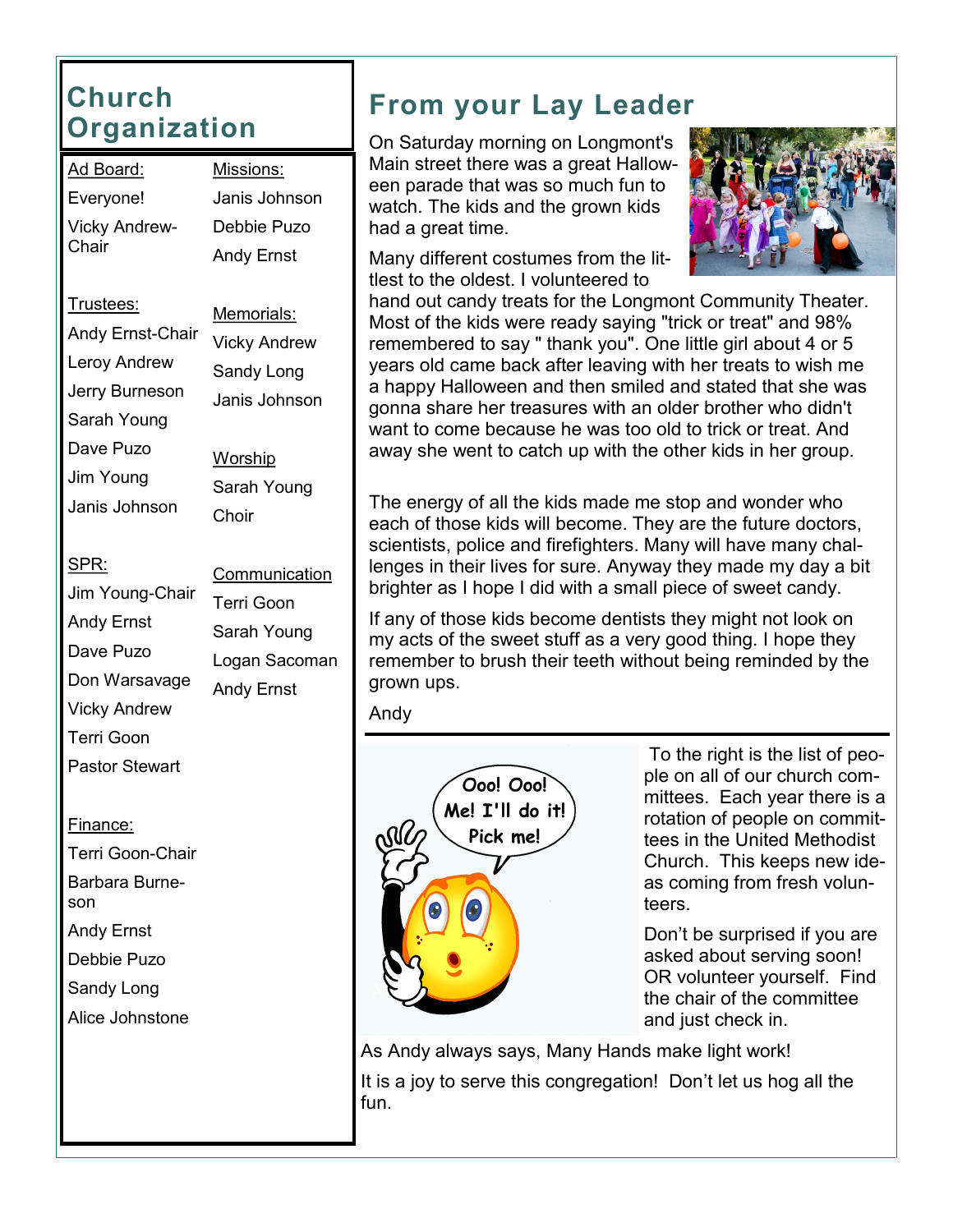#### **Prayers**



Continued prayers for Marge as she is in rehab after her surgery. This week they'll have some decisions made about what's next to help her fight her cancer.

Prayers for Sandy Long as she awaits test results.

Prayers for Kathy Cloyes grandson, Chris. He's been hospitalized and they are running some tests.

Laura's friends' mom, Verla in Tulsa recently fell at age 92. Prayers for her and her family.

Prayers for those touched by fires and other natural disasters going on.

# **Hearing Assist**

Prayers for those living on the margins with our own current snow and cold.

Hearing assisted devices are now available for your use.

# **Future Plans**

December 4th starts our 3 Wednesday Advent Study of Almost Christmas.

Sunday December 15 is the Annual Charge Conference.

Get your reports in during November if you're the head of a committee.

But please join on the 15th no matter who you are!

Thank you to Janice Johnson for donating two new storm doors for the personage and painting the breezeway between the garage and the house. It looks very nice.

As Advent season is around the corner and Thanksgiving is coming this month, I hope that the holiday season is enjoyed with family and friends. Give thanks for all we have and say a prayer for those who are not so fortunate as



we are. May each find God's grace and the peace that surpasses all understanding be with you. See you in church.

Many thanks to all the help putting on the annual Hobo dinner. The Scouts from Troup 673 really did a great job in helping patrons enjoy a tasty meal. And thanks to all who donated the food and other things that made it a success.

#### **Maintenance**

As the year slips into cooler days and nights, it's time for a reminder to

- keep the 3 doors leading from the kitchen area **closed** when leaving Fellowship Hall and
	- Keep the doors to the restrooms **open** to allow heat to keep plumbing from freezing.

 Make sure to check all the windows are shut in restrooms and fellowship hall.

 Keep the thermostat on the east end of Fellowship Hall and in the office turned down to their lowest settings. They will maintain a temperature above freezing.

 Turn all lights out and lock the doors to assure our Fellowship Hall is secure.

If you have any questions feel free to ask Andy or any of the trustees.

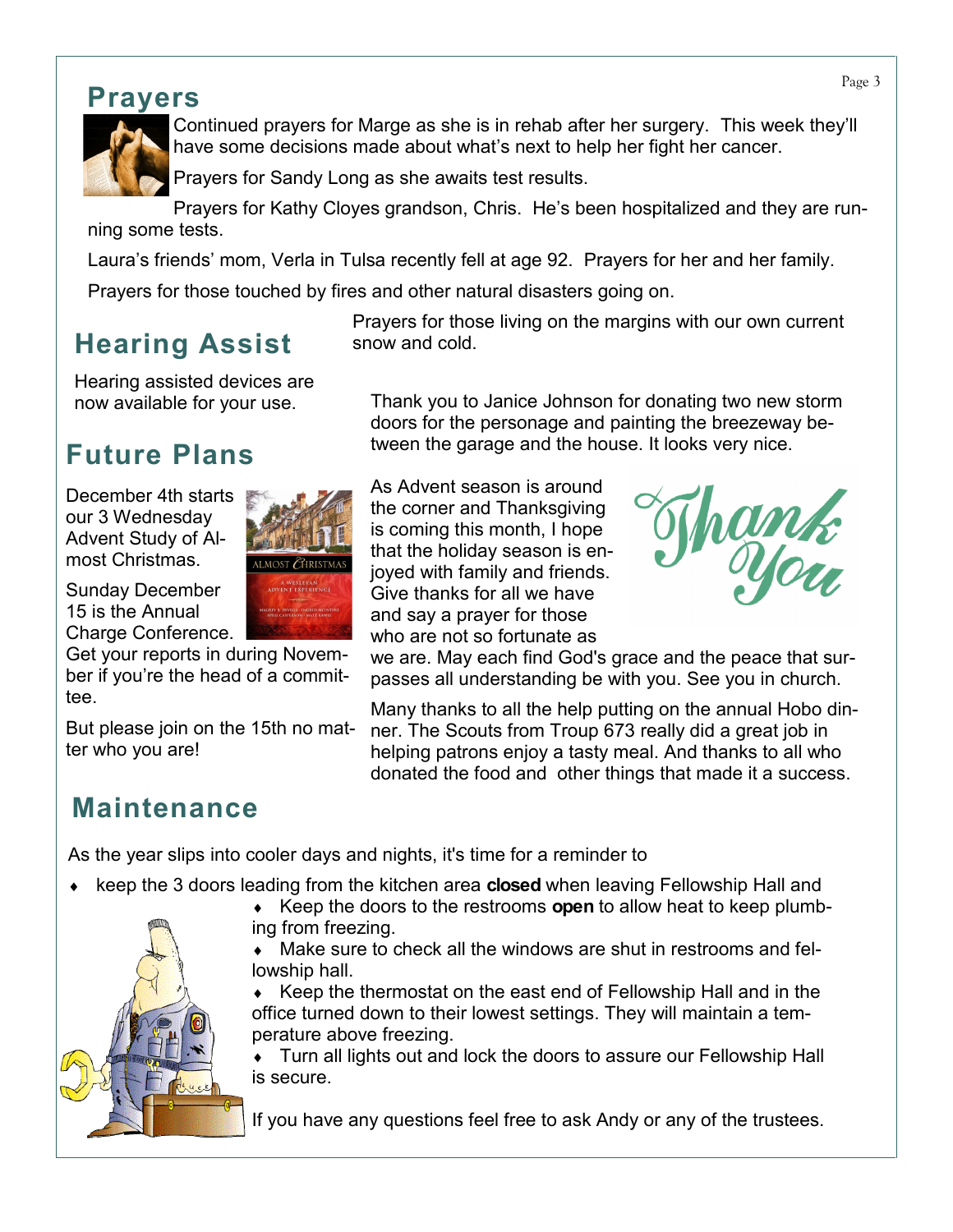#### **Wreaths across America**

October 21 - December 2: Raise money for wreaths! We can raise money for this year's ceremony up until December 2nd via our website: https://www.wreathsacrossamerica.org/CO MVCL. Wreaths are \$15.00 each – and we can individually donate or as a group – you choose! I will submit any donations given to me.

There are various additional options:

- In Honor and Memory of
- Grave Specific
- Patriot Pairs: Give/Get a Wreath

https://donate.wreathsacrossamerica.org/pairs/? pageId=142558&relatedId=0

December 8 (weather-dependent): I will be at Mountain View Cemetery placing small flags near the gravestones of veterans. We will specifically place them at the gravestones we have received requests for, then from there the placement will be random up until we have placed enough flags for the number of wreaths we have raised funds for. As of today, we are at over 400 wreaths. There are over 1,500 veterans buried at Mountain View so unfortunately we won't be able to place a wreath on every veteran grave this year. So again, after the grave-specific donations, the placement of flags (then wreaths) will be completely random. This will obviously be weather-dependent, and may have to be moved to a weekday afternoon if the weather is too harsh that day. This shouldn't take long and I'd appreciate around 10-20 volunteers for this.

December 9 - 14: When the wreaths arrive, they will be unloaded at Howe Mortuary. Unfortunate-

ly, I won't know the exact day of this arrival until the day of delivery when the truck driver calls me. So this will be a last minute email I send out requesting help unloading. We should have around 40 boxes to unload, and need 5-10



### **Grocery Coupons**

Barbara Burneson continues to have Safeway grocery coupons available for sale.



strong volunteers for this and it should take under an hour!

December 14 at 7:00 AM: The wreaths will need to be loaded & escorted to Mountain View Cemetery. In order for this to happen, we need trucks & trailers & people to help load & unload. Again, around 5-10 volunteers would be ideal for this and 2-3 more pickups (or 1-2 more trailers).

December 14 at 9:50 AM: THE CEREMO-NY! If there ever was a time to support Wreaths Across America, this is it! This will be the start of the ceremony. We will begin with the Pledge of Allegiance, and go into a moment of silence at exactly 10:00 AM, so please arrive 10 or so minutes before 10:00 AM! This moment of silence happens at all cemeteries, nation-wide, at the exact same time. After the moment of silence, the ceremony will continue with American Legion Post 32's Honor Guard, the laying of the 7 Ceremonial Wreaths, a Taps bugle performance, and more. After the ceremony is over, we will split up and lay the wreaths on each individual veteran grave.

> If you are interested in helping with any or all of these things, please reach out to Cinda Ritter – ct ritter@yahoo.com or let me know at church.

Thanks - Cinda